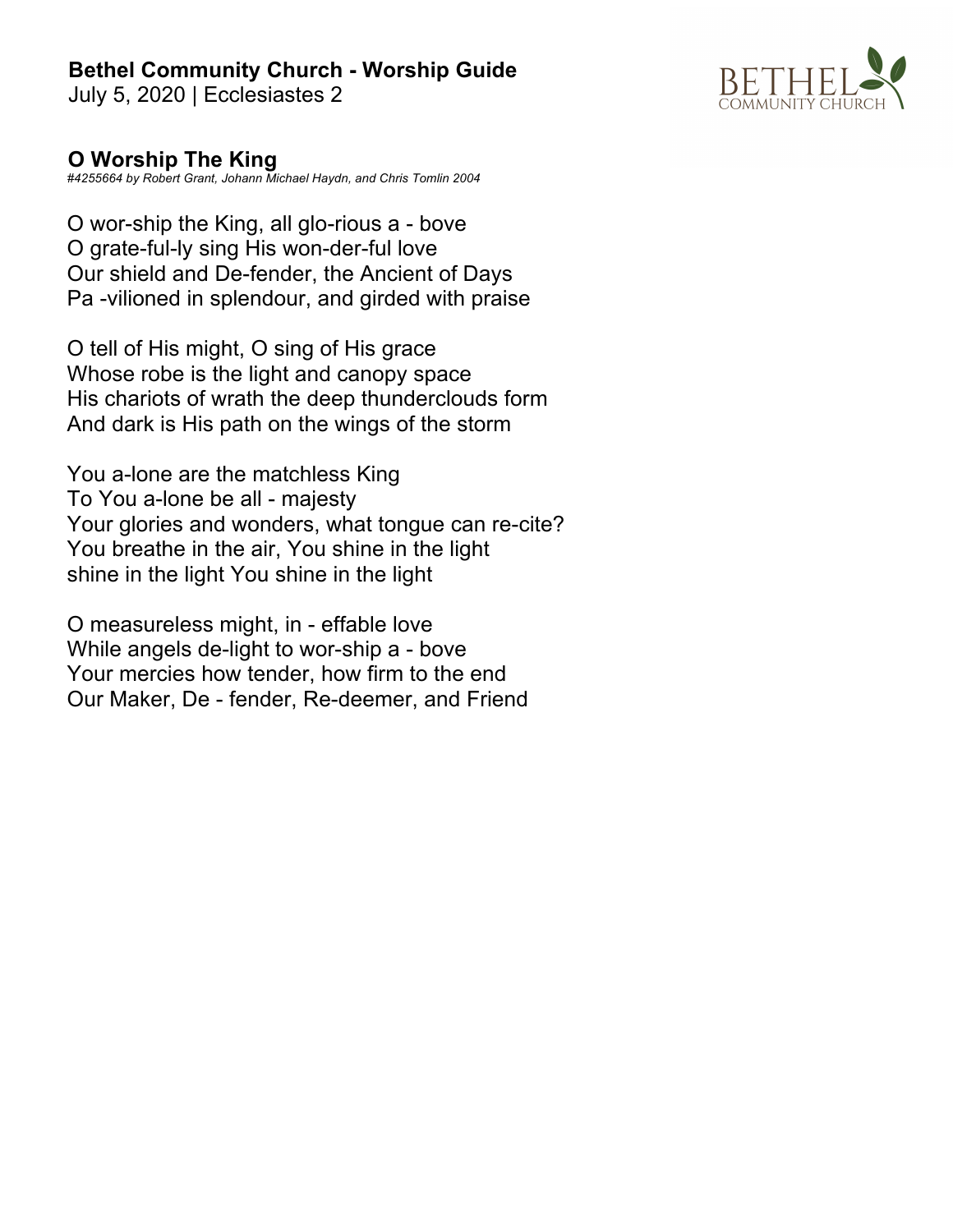July 5, 2020 | Ecclesiastes 2



#### **No One Like You Lord**

*#3355156 by Robin Mark 2001 Integrity's Hosanna! Music*

You are the stone that the builders rejected A rock of refuge where my pride is broken A sure foundation when the sand is sinking Where we are built upon like living stones.

#### **Chorus**

There is no one else like You There is no one like You Lord There is no one else like You Son of Man and Son of God Son of Man and Son of God

When from the cross You to the depths descended The hosts of hell conspired to make You captive But every chain of sin and death You've broken And triumphed over by Your mighty power.

**Chorus** 

There is no one else like You There is no one like You Lord There is no one else like You Son of Man and Son of God Son of Man and Son of God

I want to run the race You've set before me Even to share in the suffering of the cross That I might gain the prize for which You called me To be with You, Son of Man and Son of God, To be with You, Son of Man and Son of God.

Then from the earth You to the heights ascended Where You are seated at Your Father's right hand Forever pleading for the souls You've captured Forever watching as You call us home.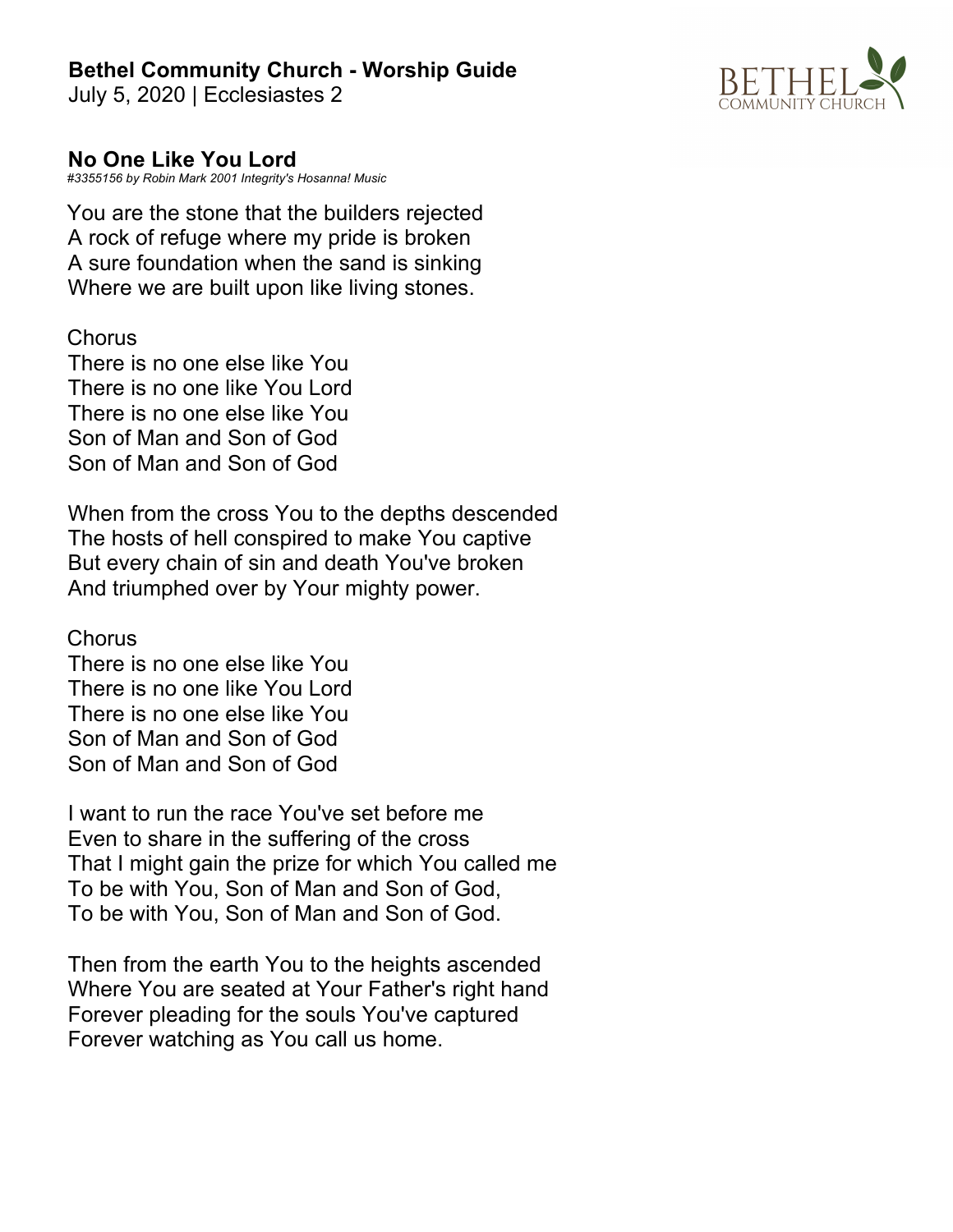July 5, 2020 | Ecclesiastes 2



## **King Of Kings**

*#7127647 by Brooke Ligertwood, Jason Ingram, and Scott Ligertwood 2018 Hillsong Music Publishing (Admin. by Capitol CMG Publishing) and Remaining portion is unaffiliated*

In the dark - ness we were wait-ing with-out hope with-out light till from Heav - en You came run – ning there was mer – cy in Your eyes To ful-fil the law and pro - phets to a vir - gin came the Word From a throne of end - less glo - ry to a cra - dle in the dirt.

#### **Chorus**

Praise the Fa - ther Praise the Son Praise the Spir - it three in one God of Glo – ry Maj - es - ty Praise for-ev-er to the King of Kings

#### Verse 2

To re - veal the king - dom com - ing and to re – con-cile the lost To re-deem the whole  $cre - a$  - tion You did not de-spise the cross For e - ven in Your suf – f'ring You saw to the oth - er side Knowing this was our sal - va-tion Je-sus for our sake You died

#### **Chorus**

Praise the Fa - ther Praise the Son Praise the Spir - it three in one God of Glo – ry Maj - es - ty Praise for-ev-er to the King of Kings

#### Verse 3

And the morn - ing that You rose all of hea - ven held its breath Till that stone was moved for good for the Lamb had con-quered death And the dead rose from their tombs and the an - gels stood in awe For the souls of all who'd come to the Fa - ther are restored

#### Verse 4

And the Church of Christ was born then the Spir - it lit the flame Now this Gosp - el truth of old shall not kneel shall not faint By His blood and in His Name in His free - dom I am free For the love of Je - sus Christ who has res – ur-rect - ed me

#### **Chorus**

Praise the Fa - ther Praise the Son Praise the Spir - it three in one God of Glo – ry Maj - es - ty Praise for-ev-er to the King of Kings (repeat) Praise for-ev-er to the King of Kings